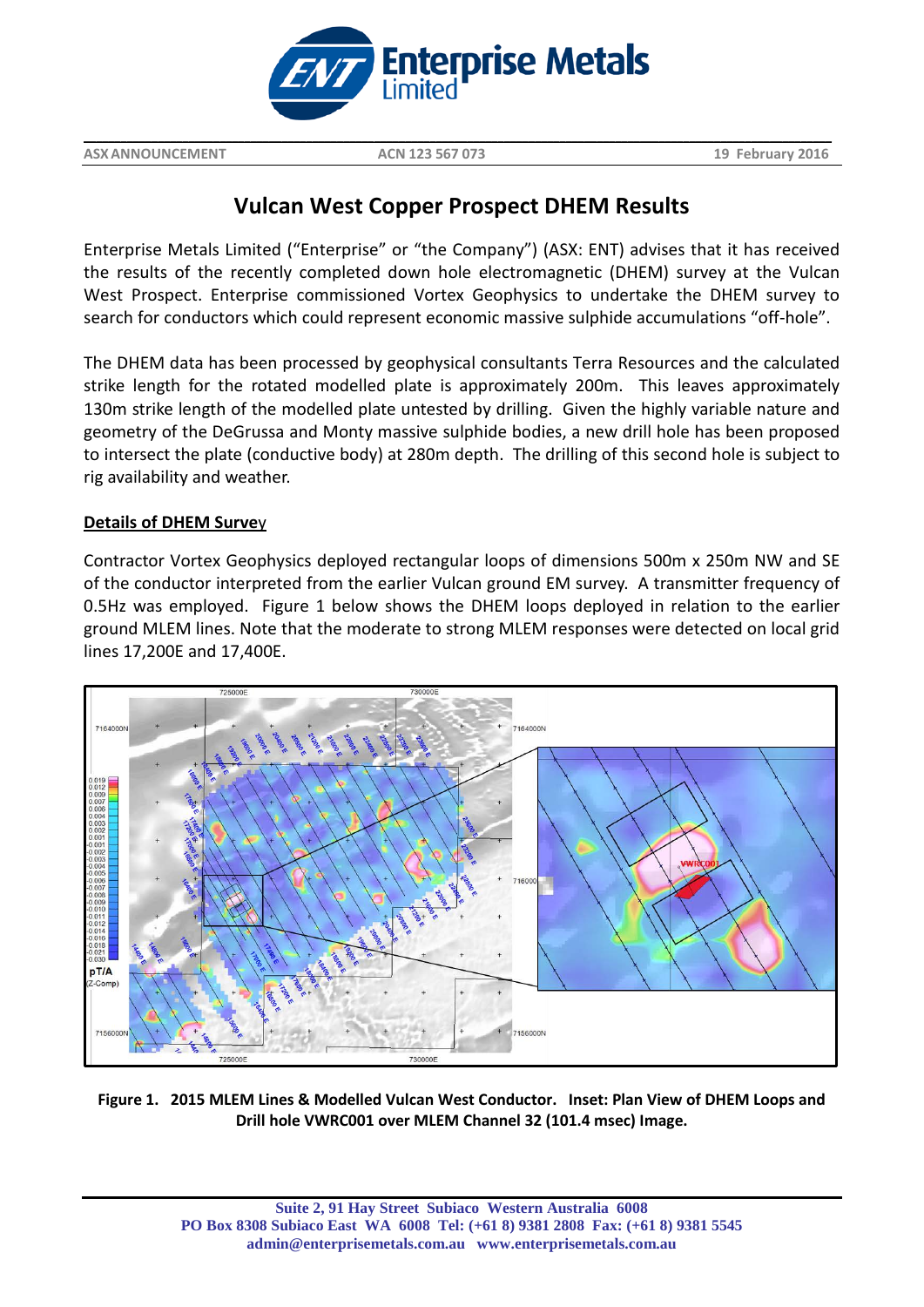The modelled plate properties from Loop 1 & Loop 2 are:

- Modelled plate extends across two lines, 17,200 and 17,400
- Calculated strike length for the rotated plate (23°) plate is approx. 200m
- Dipping 66° towards northwest (326°)
- Dip extent is approx. 190m
- Depth to top of shallowest point of plate is approx. 170m
- Plate conductance is approx. 2870 S
- Time constant (tau) estimate of 53 msec

Figure 2 below shows the modelled plate based on the DHEM data, and drill hole VWRC001, along with the proposed second drill hole. The coordinates of the proposed second drill hole collar, and dip and dip direction are:  $725101E$ ,  $7159438N$ ,  $-60^0$  toward  $150^0$  to a depth of 320m.



**Figure 2 . Isometric Projection of Modelled Plate from DHEM data, with drill hole VWRC001 and proposed second hole.**

Mryan

**Dermot Ryan Managing Director**

*The information in this report that relates to Geophysical Exploration Results is based on information compiled by Mr Barry Bourne, who is employed as a Consultant to the Company through geophysical consultancy Terra Resources Pty Ltd. Mr Bourne is a fellow of the Australian Institute of Geoscientists and a member of the Australian Society of Exploration Geophysicists and has sufficient experience of relevance to the styles of mineralisation and the types of deposits under consideration, and activities undertaken, to qualify as a Competent Person as defined in the 2012 Edition of the Joint Ore reserves Committee (JORC) Australasian Code for Reporting of Exploration Results, Mineral Resources and Ore Reserves. Mr Bourne consents to the inclusion in the report of matters based on information in the form and context in which it appears.*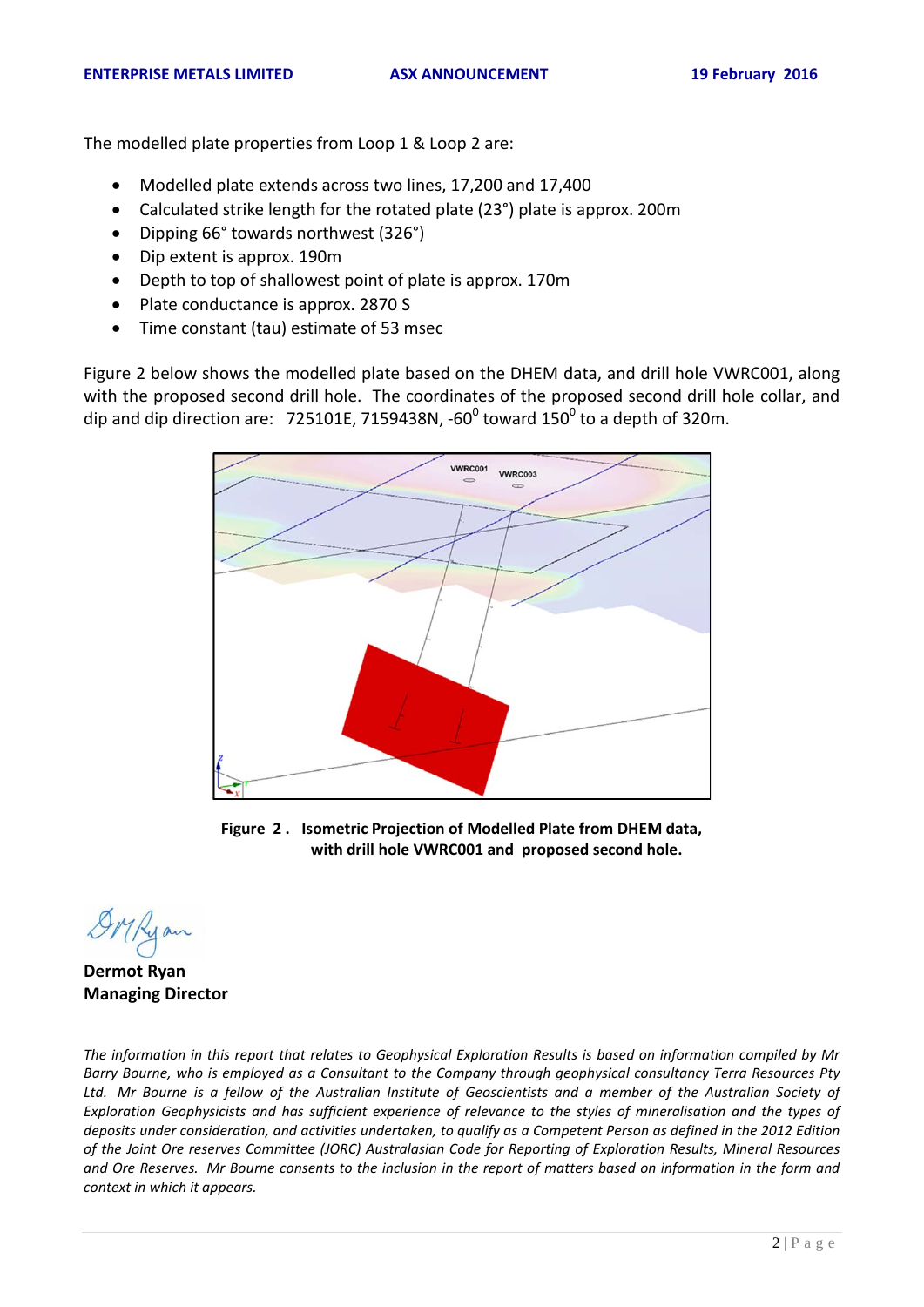# **JORC Code, 2012 Edition – Table 1 report for ASX Release 19 February 2016**

### **Section 1 Sampling Techniques and Data from DHEM Survey**

(Criteria in this section apply to all succeeding sections.)

| <b>Criteria</b>                                                      | <b>Commentary</b>                                                                                                                                                                                                |  |  |  |  |  |
|----------------------------------------------------------------------|------------------------------------------------------------------------------------------------------------------------------------------------------------------------------------------------------------------|--|--|--|--|--|
| <b>Sampling techniques</b>                                           | Not relevant to reporting of DHEM geophysical survey.                                                                                                                                                            |  |  |  |  |  |
| <b>Drilling techniques</b>                                           | Drill Hole VWRC 001 was drilled in 2015 by Reverse Circulation (RC) technique<br>$\bullet$<br>with face sampling hammer of nominal 140 mm hole diameter, with booster and<br>auxilliary air (2400cfm at 850 psi) |  |  |  |  |  |
|                                                                      | 50mm PVC pipe was inserted in the hole post completion of drilling for later<br>DHEM surveying.                                                                                                                  |  |  |  |  |  |
| Drill sample<br>recovery                                             | Not relevant to reporting of DHEM geophysical survey.                                                                                                                                                            |  |  |  |  |  |
| Logging                                                              | Not relevant to reporting of DHEM geophysical survey.<br>$\bullet$                                                                                                                                               |  |  |  |  |  |
| Sub-sampling<br>techniques<br>and sample<br>preparation              | Not relevant to reporting of DHEM geophysical survey.                                                                                                                                                            |  |  |  |  |  |
| <b>Quality of</b><br>assay data and<br>laboratory tests              | Not relevant to reporting of DHEM geophysical survey.                                                                                                                                                            |  |  |  |  |  |
| Verification of<br>sampling and<br>assaying                          | Not relevant to reporting of DHEM geophysical survey.                                                                                                                                                            |  |  |  |  |  |
| <b>Location of data points</b>                                       | Location of DHEM surface Loop 1 and Loop 2 positions surveyed by a modern<br>$\bullet$<br>hand held GPS unit with an accuracy of 5m which is sufficient accuracy for the<br>purpose of interpreting the results. |  |  |  |  |  |
|                                                                      | Topographic control is by NASA Shuttle Radar Topography Mission (SRTM). The<br>grid system is MGA GDA94 Zone 50.                                                                                                 |  |  |  |  |  |
| Data spacing<br>and distribution                                     | Three component DHEM data were collected on 10m station intervals down hole<br>$\bullet$<br>from surface to approximately 240m then on 5m station intervals to the end of<br>hole for each loop.                 |  |  |  |  |  |
| Orientation of data in<br>relation to geological<br><i>structure</i> | Orientation of DHEM surface Loop 1 and Loop 2 positions were determined from<br>$\bullet$<br>modelling of MLEM data.                                                                                             |  |  |  |  |  |
| Sample security                                                      | Not relevant to reporting of DHEM geophysical survey.<br>$\bullet$                                                                                                                                               |  |  |  |  |  |
| <b>Audits or reviews</b>                                             | Contractor's DHEM data reviewed by Consultant from Terra Resources.                                                                                                                                              |  |  |  |  |  |